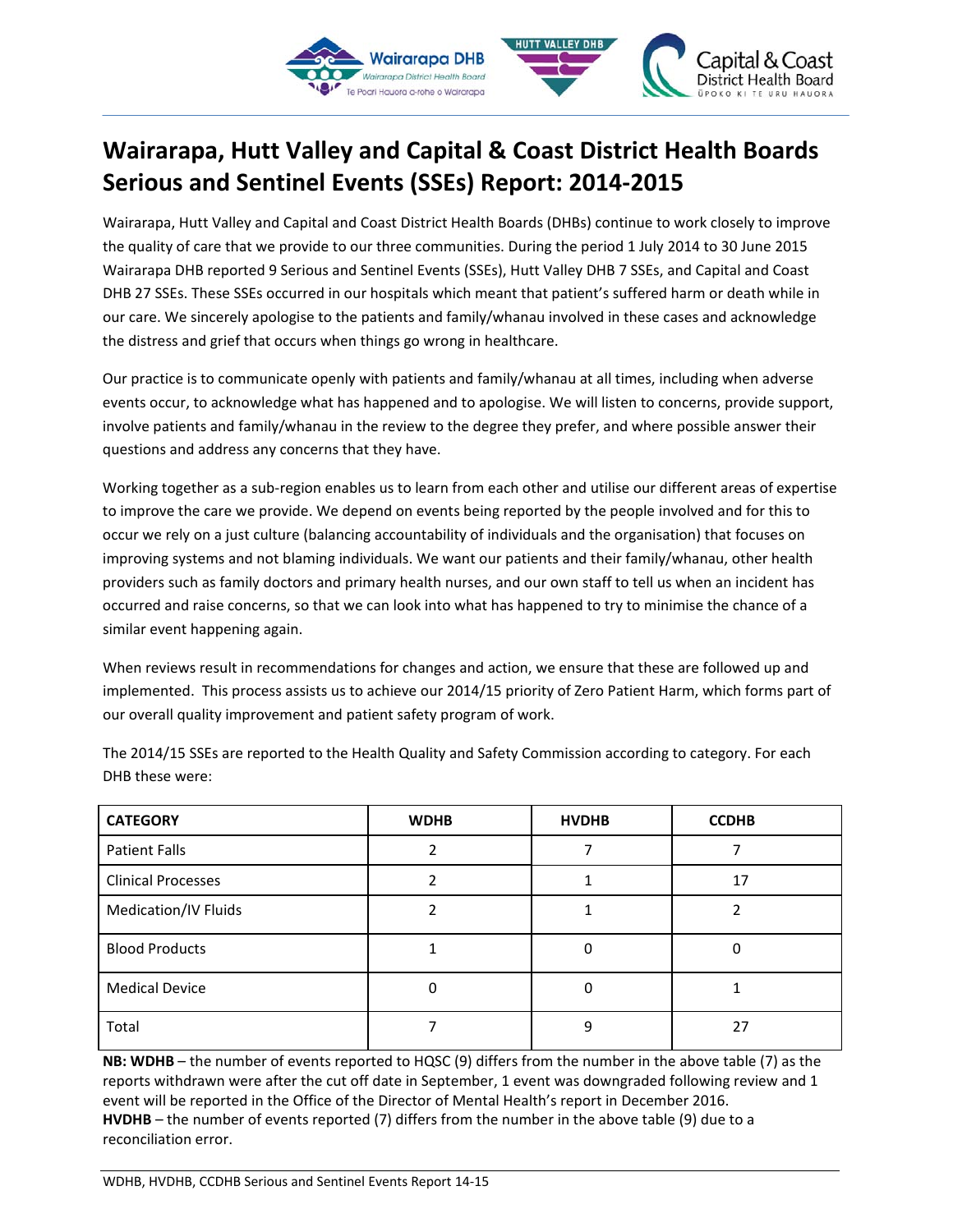## **Clinical Processes (assessment, diagnosis, treatment, general care)**

These events have highlighted communication issues that have led to delays in treatment, allocation of care, surgical complications (wrong site surgery/retained items), test processing delays and interpretation. The three DHBs have focussed on improving communication and documentation through the use of communication tools, enhancing the early warning score (EWS) pathway that focuses on documentation and an early escalation of the deteriorating patient pathway. The Health Quality and Safety Commission's Safe Surgery campaign for 2015/16 is aimed at improving communication and team work within Theatres, through the use of briefing and debriefing.

## **Patient Falls (includes falls in hospital involving a fracture or other serious harm)**

These are still the leading category of harm nationally. For CCDHB patient falls have decreased and significantly there were no patient falls SSEs from December 2014 to May 2015. This is as a result of our ongoing work to prevent falls, which is aligned to the Health Quality and Safety Commission's national patient safety campaign "Open for Better Care" that commenced in 2013. The CCDHB Falls Prevention Groups have implemented key system changes that have significantly reduced patient falls due to the practice change and engagement with the improvement focus owned by the clinical staff. As well as the successful implementation of the falls signalling system, we have improved staff engagement through real time auditing focussed on best practice (Point of Care Audits), and ward specific data on audit results/action and actual ward fall's rate. Patient engagement in improving communication about falls risks (co-design), and a footwear campaign in April 2015 focussing on safe footwear to prevent falls.

Wairarapa DHB continues to work with Aged & Residential Care providers in promoting falls prevention. The Occupational Therapy (OT) team monitors and follows up on all falls presentations and discharges to Emergency Department to ensure patients have the resources to remain safe in their own homes. WDHB have focused on individualising patient care plans where falls risks are highlighted. The Assessment Treatment & Rehabilitation ward introduced non slip socks following a footwear campaign in April along with the falls signalling system and individual colour signs to encourage patients to use their call bells when mobilisation assistance is required.

Hutt Valley DHB has recently linked the Central Region Falls Signalling system to the Mobility Indicator in TrendCare (an electronic patient acuity and workload system) onto the patient electronic whiteboards in clinical areas (Self /Partial Assistance /Total Assistance – is a mandatory indicator in TrendCare). This means that the level of assistance required by a patient is automatically pulled across into the patient's information, this results in an increased visibility of individuals mobility needs for all staff, improved compliance with falls assessments. The level of assistance required by an individual will adjust in line with the patient's needs. The next step in this improvement is to have the falls assessments available in TrendCare. This will ensure that all assessments are standardised, accessible and more easily reportable. These actions are part of the falls prevention improvement work that is being undertaken to increase engagement with clinical staff and reduce the harm from falls in our hospital.

All three DHBs are actively engaged in the regional Integrated Falls Prevention Action Plan.

## **Medications**

Medications are a very important part of a patient's therapy, however all medications carry risks and some have significant risk of patient harm, and must be prescribed, given, monitored and taken very carefully. CCDHB has focussed on ensuring those that prescribe and administer medications check the patient's allergy status. Wairarapa DHB has had a focus on palliative care pain relief. Hutt Valley DHB are currently establishing medication safety groups in each clinical area with the aim of learning from errors as part of the continuation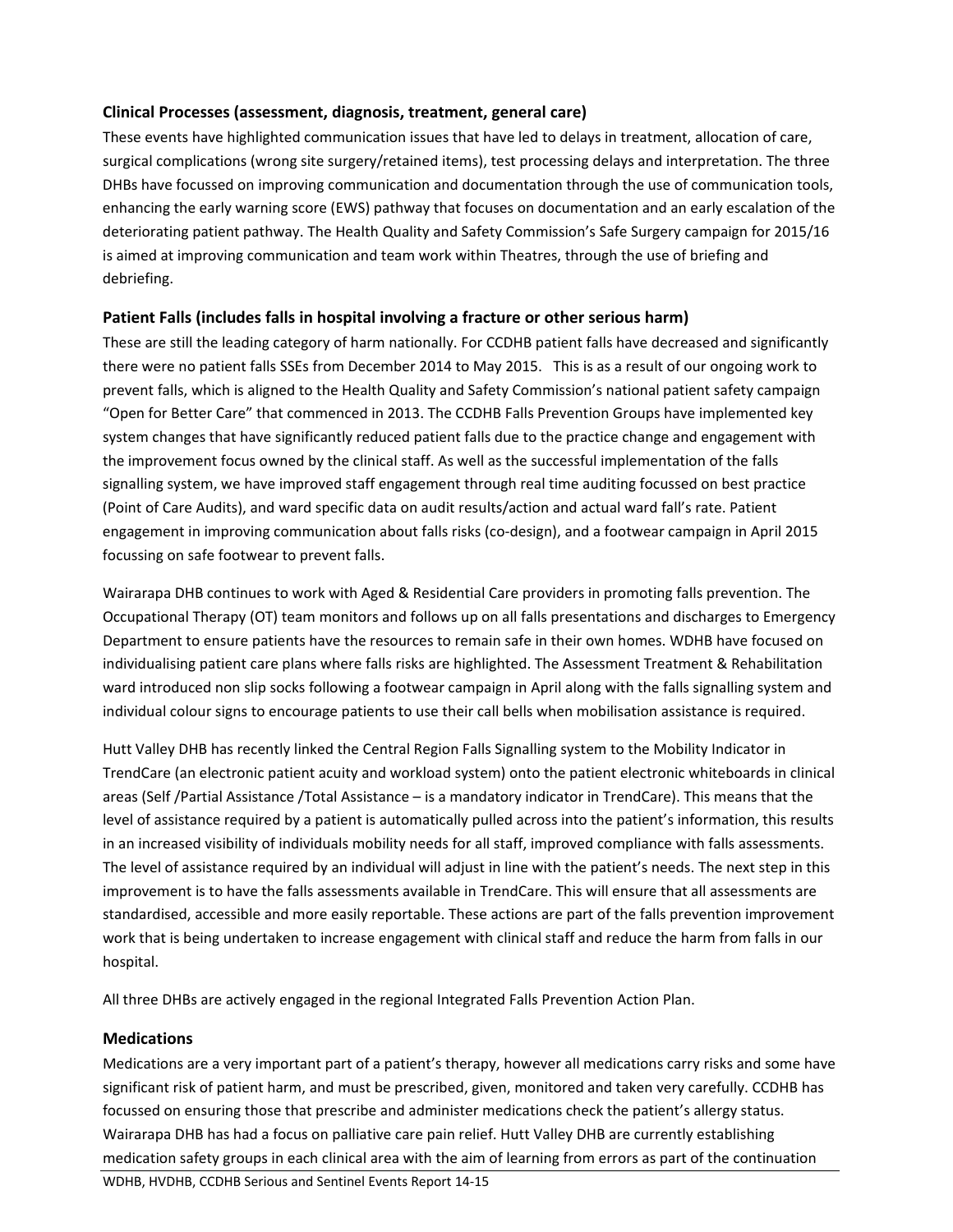for a culture of zero tolerance of medication errors. We have focussed on the safe use of opioids and insulin, increasing the safe use of medications for patients.

## **Blood Product**

The Wairarapa DHB event was related to an error in the checking process for blood transfusions. Wairarapa DHB has enhanced the education provided regarding the double checking process in relation to blood product administration by an Intravenous Nurse Educator.

## **Medical Device**

The CCDHB event was related to a balloon becoming detached from a guide wire during stent placement. CCDHB has discontinued using this product and have notified Medsafe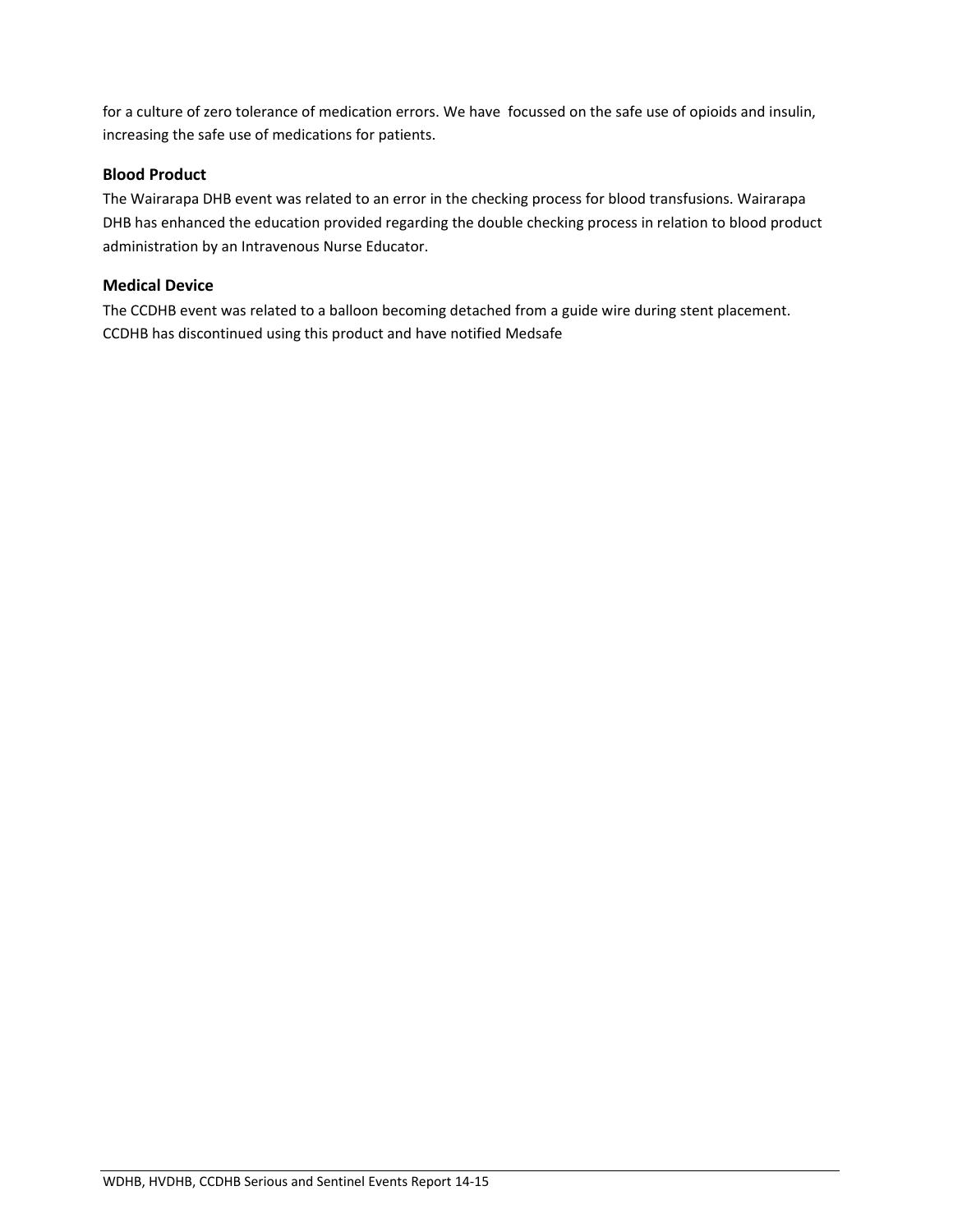

- $\bullet$ General falls prevention strategies in place
- $\bullet$ Evolving diagnosis of previously unknown cognitive issue impacted on patient's ability to understand advice to seek assistance
- Impact of sedation related to use of opioid analgesia

#### **Recommendations:**

- Staff education regarding impact on advanced analgesia on falls risk
- Review Acute Pain Service referral and advice process
- Confirm pharmacy review medications for patients identified at risk of falling

- Findings of review shared with the team. Incorporated into Medical staff teaching by Acute Pain Service
- Acute Pain Service has improved process for documenting verbal advice to ensure consistency
- It is standard practice to review medications of patients at risk of falling

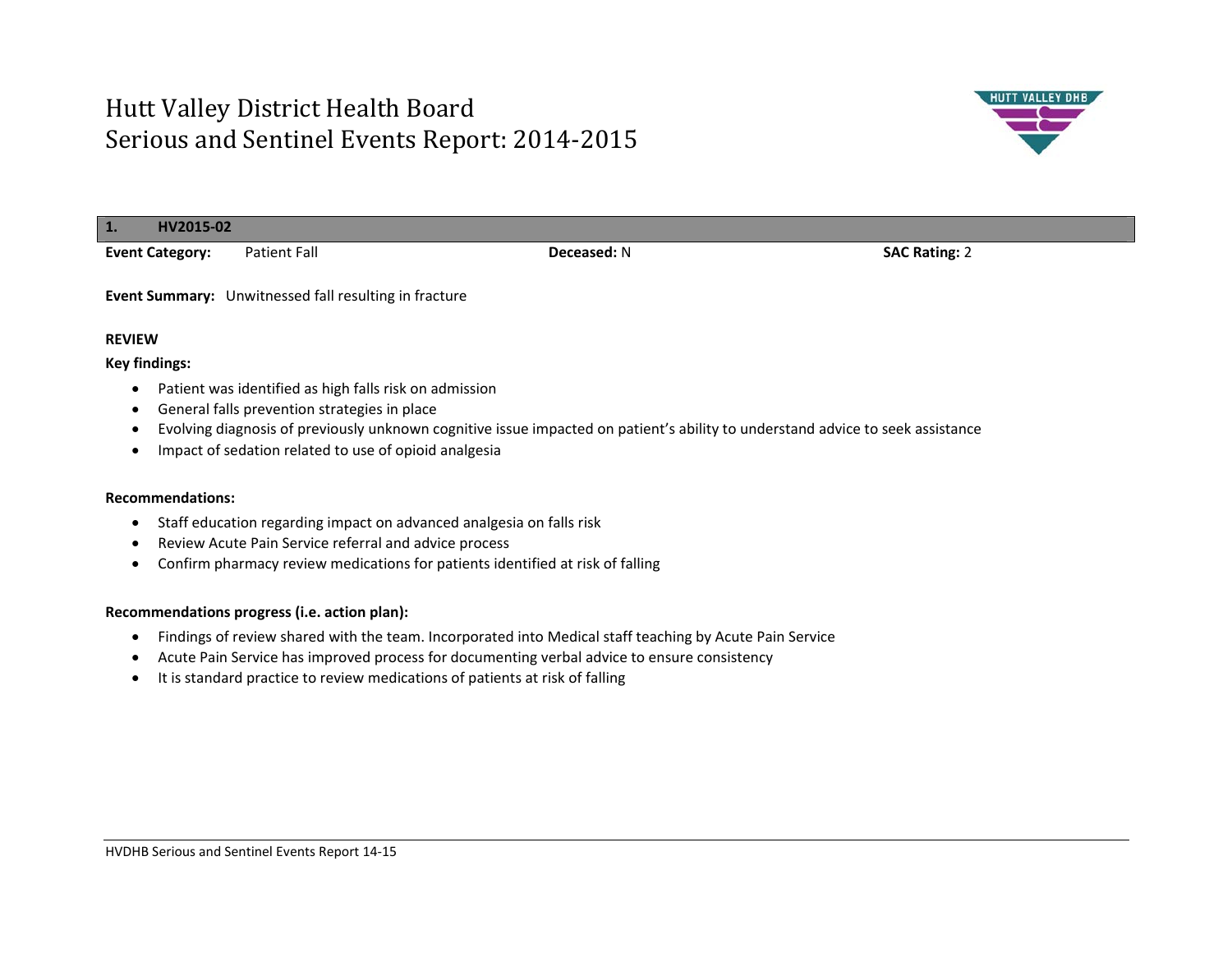

#### **2. HV2015-18**

**Event Category :** Patient Fall **Deceased:** N **SAC Rating:** 2

**Event Summary:** Unwitnessed patient fall resulting in fracture

## **REVIEW - Key findings:**

- Patient was identified as high falls risk on admission
- $\bullet$ General falls prevention strategies in place, but required more individualised strategies in light of delirium
- $\bullet$ Delirium a key factor in fall but was appropriately recognised and was being actively managed
- $\bullet$ Delay in obtaining appropriate low bed
- Issue with bed rails

### **Recommendations:**

- Audit of bed rails to be undertaken and actioned
- $\bullet$ Nursing staff education on falls strategies and presentation of case for learning
- Purchase low beds to increase availability
- Re-establish Falls Focus Group
- Audit of nursing assessment and care plans to improve documentation

- Bed rail audit completed and issues identified addressed
- Nursing staff education on falls strategies and presentation of case for learning completed
- Trial of low beds completed, purchasing process commenced
- Falls Focus Group re-established and meeting bi-monthly
- $\bullet$ Senior nursing staff identified to undertake documentation audit and share results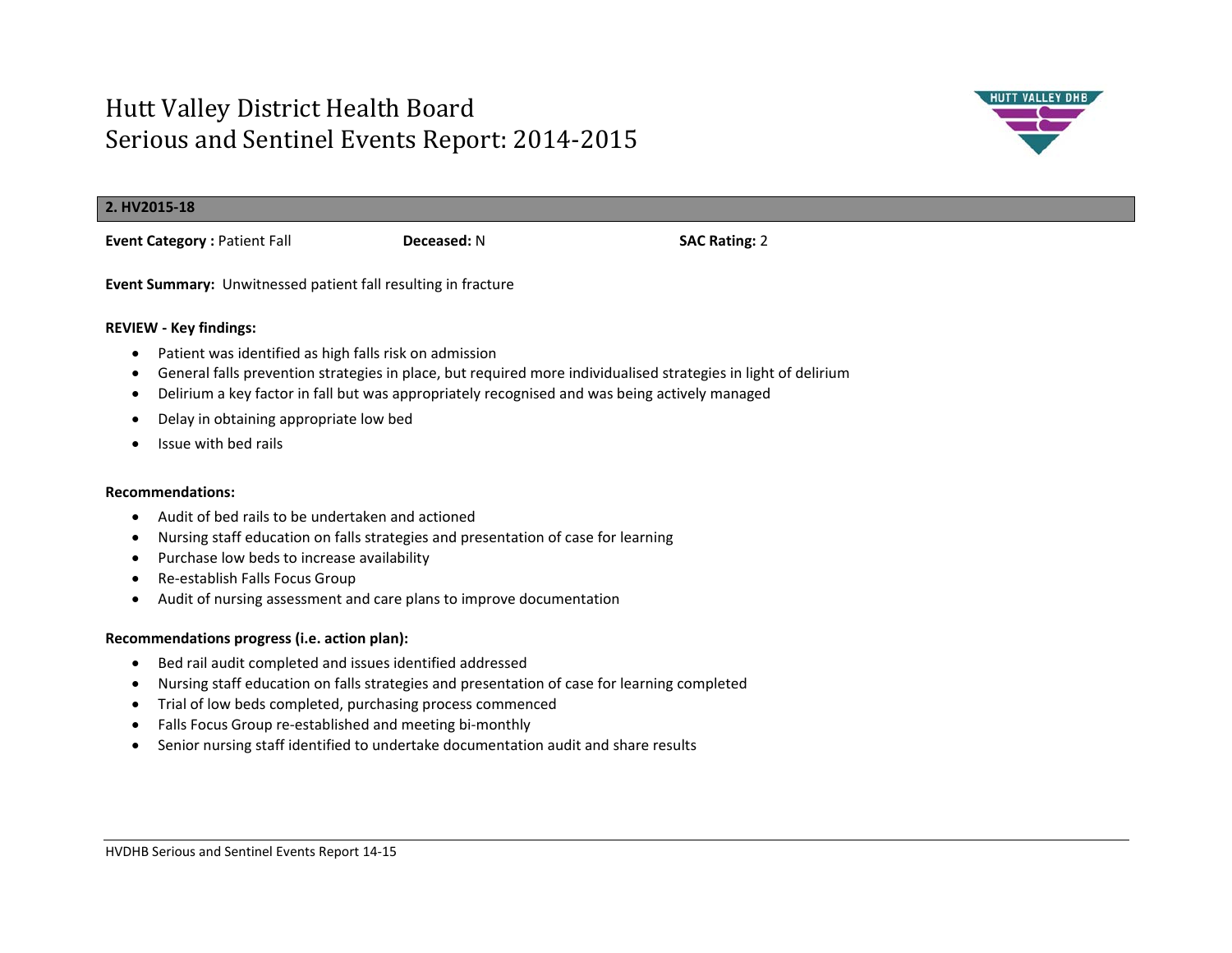

| 3. HV2015-12                                                         |                    |                      |
|----------------------------------------------------------------------|--------------------|----------------------|
| <b>Event Category: Patient Fall</b>                                  | <b>Deceased: N</b> | <b>SAC Rating: 2</b> |
| <b>Event Summary:</b> Unwitnessed patient fall resulting in fracture |                    |                      |

### **REVIEW - Key findings:**

- Patient was identified as high falls risk on admission
- Falls risk assessment completed and falls care plan in place
- Physiological cause for fall with significant history of recurrent falls

#### **Recommendations:**

 No recommendations were made by review team as fall was related to physiological condition and all possible falls prevention strategies were in place

### **Recommendations progress (i.e. action plan):**

Continuation of falls prevention programme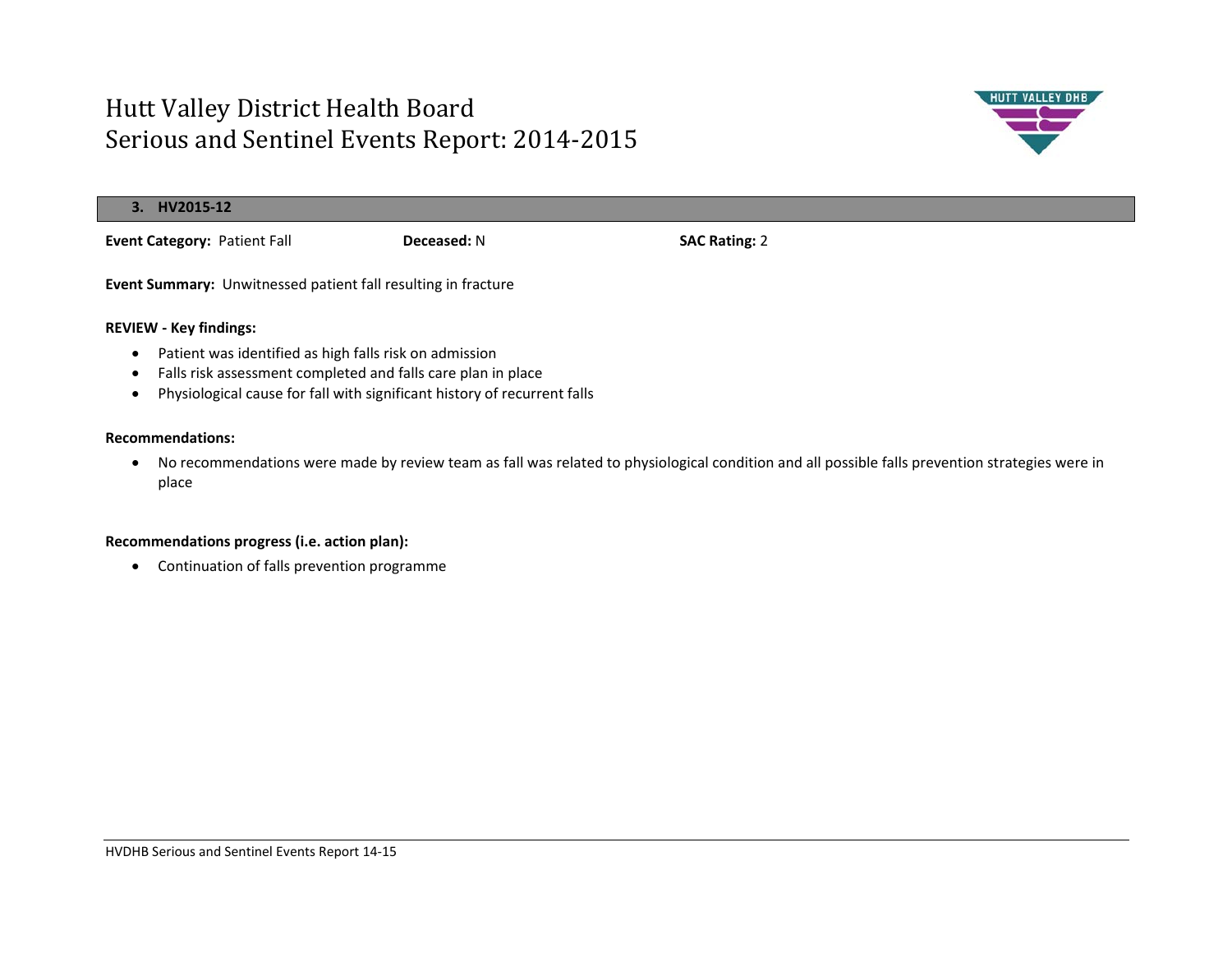

| HV2015-01<br>4.                                                                                                      |                    |                      |  |  |
|----------------------------------------------------------------------------------------------------------------------|--------------------|----------------------|--|--|
| Event Category: Patient Fall                                                                                         | <b>Deceased: N</b> | <b>SAC Rating: 2</b> |  |  |
| Event Summary: Patient fall resulting in dislocation to hip                                                          |                    |                      |  |  |
| <b>REVIEW - Key findings:</b>                                                                                        |                    |                      |  |  |
| Patient with history of recurrent hip dislocations<br>$\bullet$<br>Falls prevention strategies in place<br>$\bullet$ |                    |                      |  |  |

- $\bullet$ Inappropriate toilet chair in bathroom
- $\bullet$ Initial check of patient following fall did not identify injury, process for further review not followed

#### **Recommendations:**

Appropriate toilet chair purchased for permanent placement in bathroom

- Continuation of falls prevention programme
- Appropriate chair in place
- Staff reminded of process for medical review following fall and documentation requirements for progress notes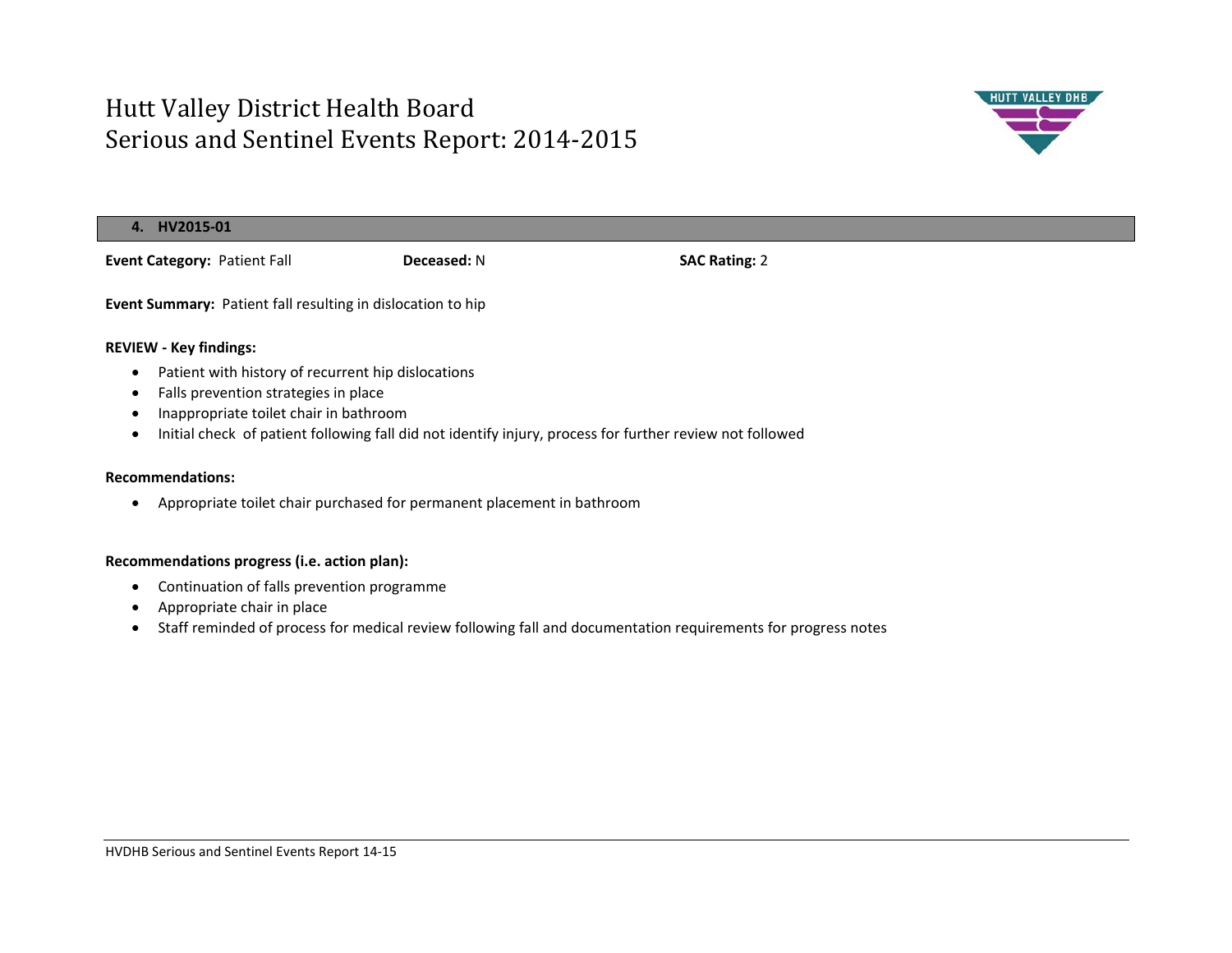

| 5. HV2015-14                                      |                    |                      |  |
|---------------------------------------------------|--------------------|----------------------|--|
| <b>Event Category: Patient Fall</b>               | <b>Deceased: N</b> | <b>SAC Rating: 2</b> |  |
| Event Summary: Patient fall resulting in fracture |                    |                      |  |
| <b>REVIEW - Key findings:</b>                     |                    |                      |  |

- $\bullet$ Patient able to independently mobilise with aid of walking stick
- $\bullet$ Fall occurred at night when patient went to bathroom
- Falls prevention strategies in place

#### **Recommendations:**

No recommendations were made by review team as fall was related to physiological condition and falls prevention strategies were in place

## **Recommendations progress (i.e. action plan):**

Continuation of falls prevention programme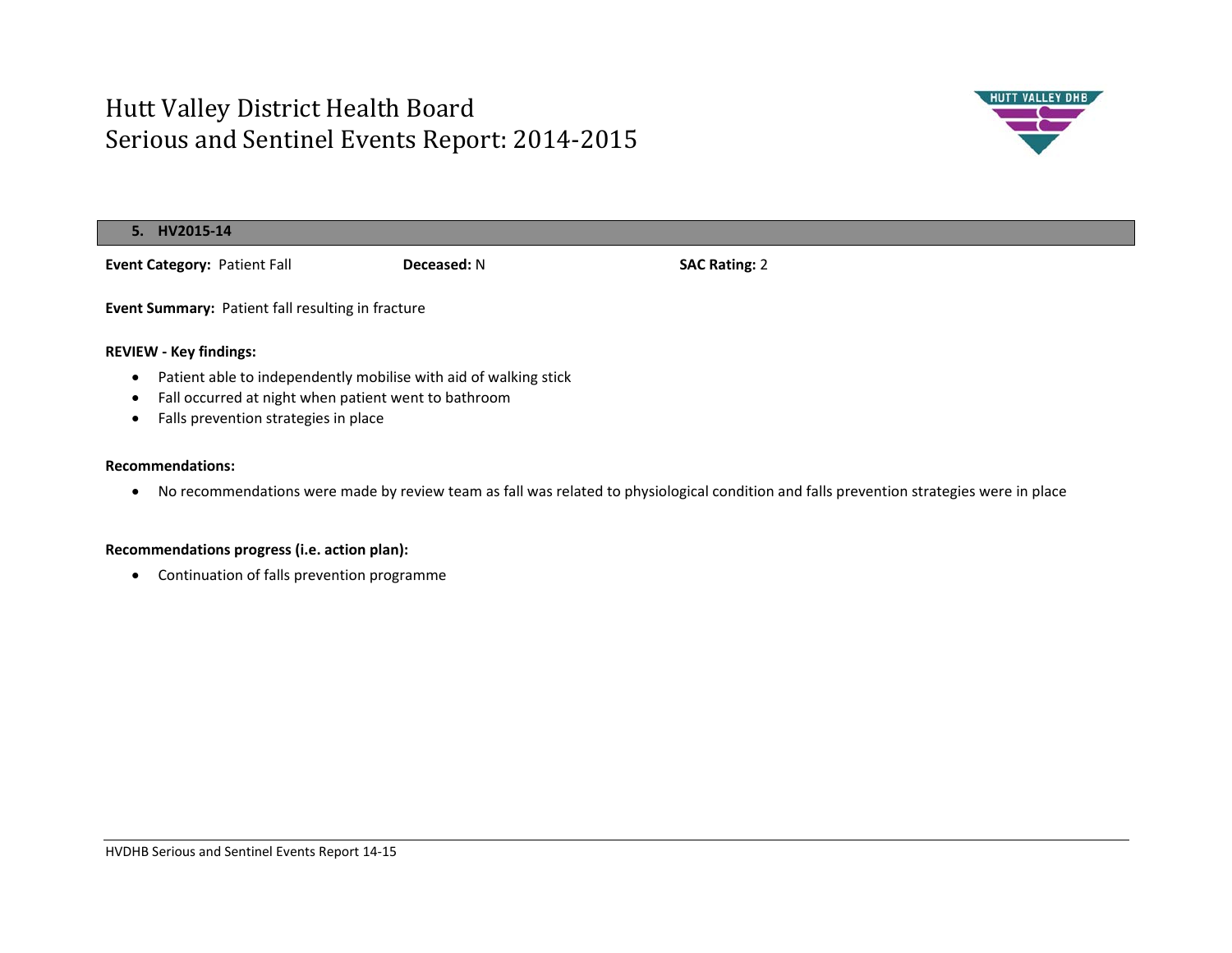

| . HV2015-16                                       |                    |                      |  |
|---------------------------------------------------|--------------------|----------------------|--|
| <b>Event Category: Patient Fall</b>               | <b>Deceased: N</b> | <b>SAC Rating: 2</b> |  |
| Event Summary: Patient fall resulting in fracture |                    |                      |  |

#### **REVIEW - Key findings:**

- Falls risk assessment not completed on admission, patient identified as falls risk during admission
- Nursing plan documented patient required assistance mobilising
- Patient assisted to bathroom, staff in attendance and walking frame utilised
- Physiological cause for fall

#### **Recommendations:**

No recommendations were made by review team as fall was related to physiological condition and falls prevention strategies were in place

### **Recommendations progress (i.e. action plan):**

Continuation of falls prevention programme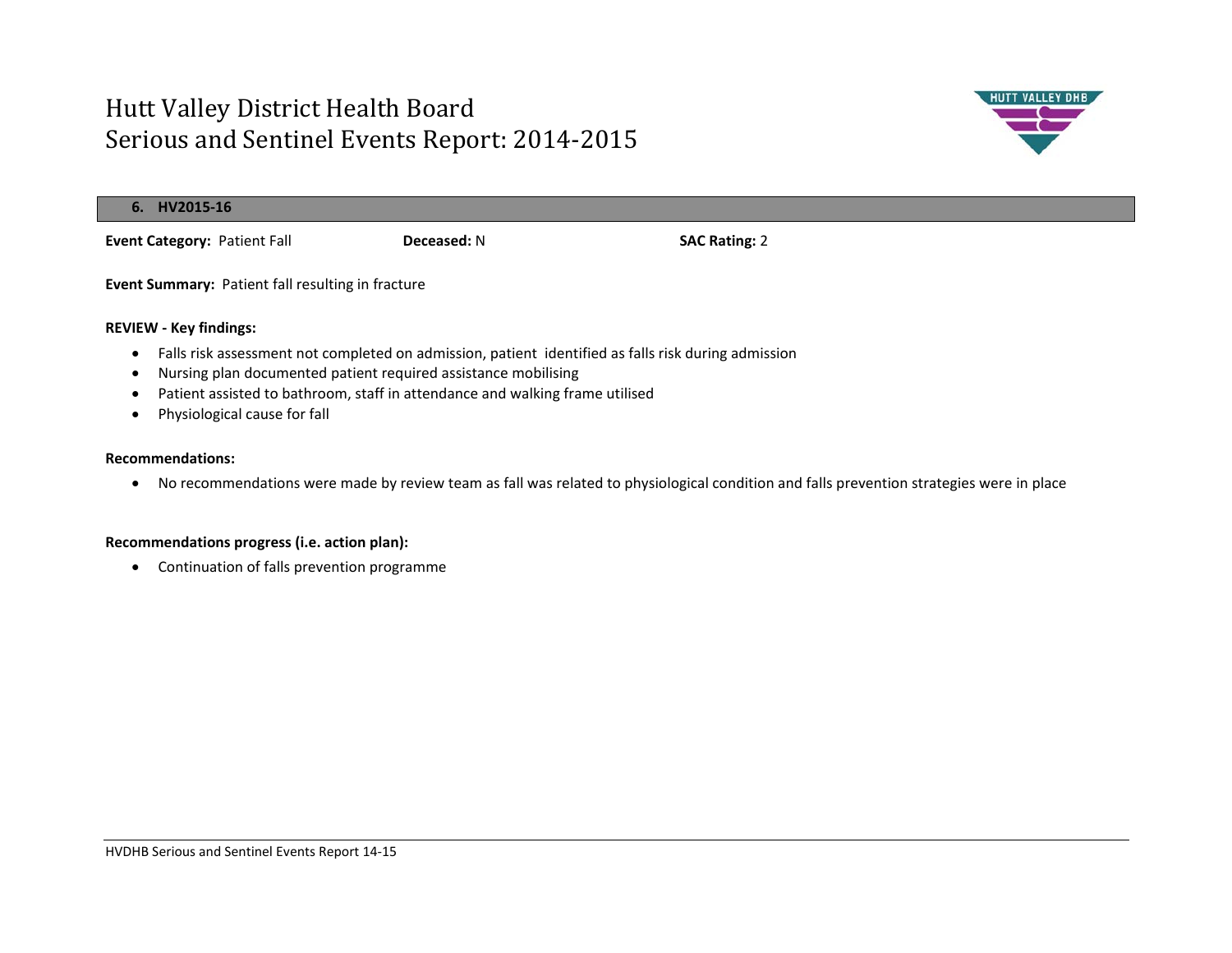

### **7. HV2015-06**

**Event Category:** Medication Error **Deceased:** N **SAC Rating:** 2

**Event Summary:** Incorrect dose of regular sedation medication

### **REVIEW - Key findings:**

- Overdose of sedation due to nurse's misinterpretation of prescription, compounded by illegible writing by prescriber
- $\bullet$ Second nurse checking prescription also misinterpreted dosage
- $\bullet$ Medication information and dosage ranges not checked with prescriber prior to administration

### **Recommendations:**

- Education of nursing staff to increase knowledge of medication dosage minimum and maximum ranges to include:
	- promotion of culture of questioning dose requiring more than 2 tablets or 2 ampoules to be administered to a patient
	- use of medication formularies to check unfamiliar medications and doses
	- requesting prescribers to write numerals more clearly and carefully

- Education ongoing
- House Surgeons now undertake a prescribing module before starting at HVDHB in order to minimise prescribing errors
- $\bullet$  Each clinical area is developing a multi-disciplinary medication safety group to learn from mistakes and develop a culture of zero tolerance towards medication errors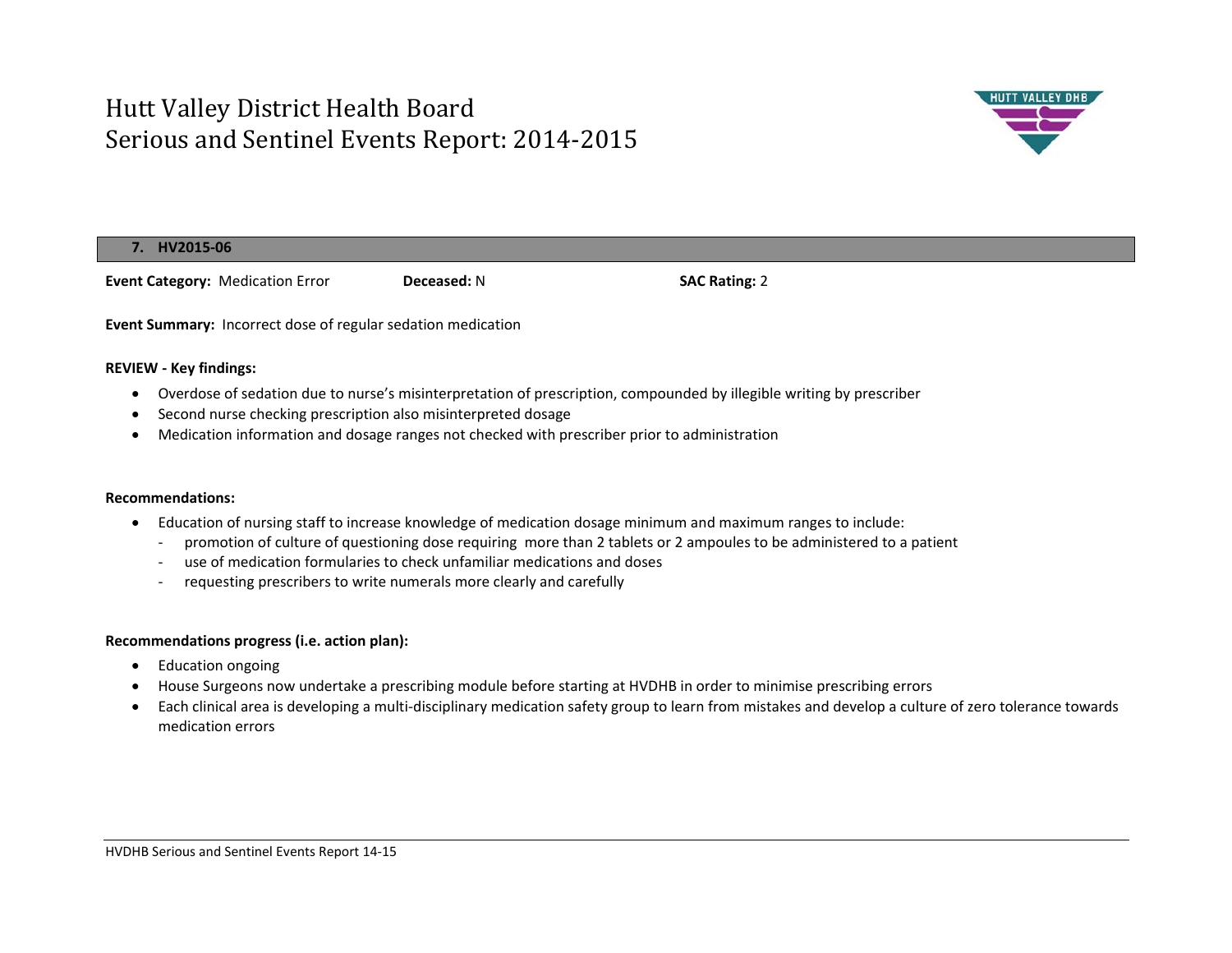

|                                              | 8. HV2014-09                                                                                   |                    |                      |  |  |
|----------------------------------------------|------------------------------------------------------------------------------------------------|--------------------|----------------------|--|--|
|                                              | Event Category: Patient Fall                                                                   | <b>Deceased: N</b> | <b>SAC Rating: 2</b> |  |  |
|                                              | Event Summary: patient fall resulting in fracture                                              |                    |                      |  |  |
|                                              | <b>REVIEW - Key findings:</b>                                                                  |                    |                      |  |  |
| ٠                                            | Patient was identified as high falls risk on admission                                         |                    |                      |  |  |
|                                              | Falls plan in place                                                                            |                    |                      |  |  |
| ٠                                            | Patient fell when attempting to get up from commode                                            |                    |                      |  |  |
| <b>Recommendations:</b>                      |                                                                                                |                    |                      |  |  |
| ٠                                            | Ability of falls risks patients to request assistance for toileting to be checked at admission |                    |                      |  |  |
| Recommendations progress (i.e. action plan): |                                                                                                |                    |                      |  |  |

No further recommendations as falls prevention strategies in place at time of fall